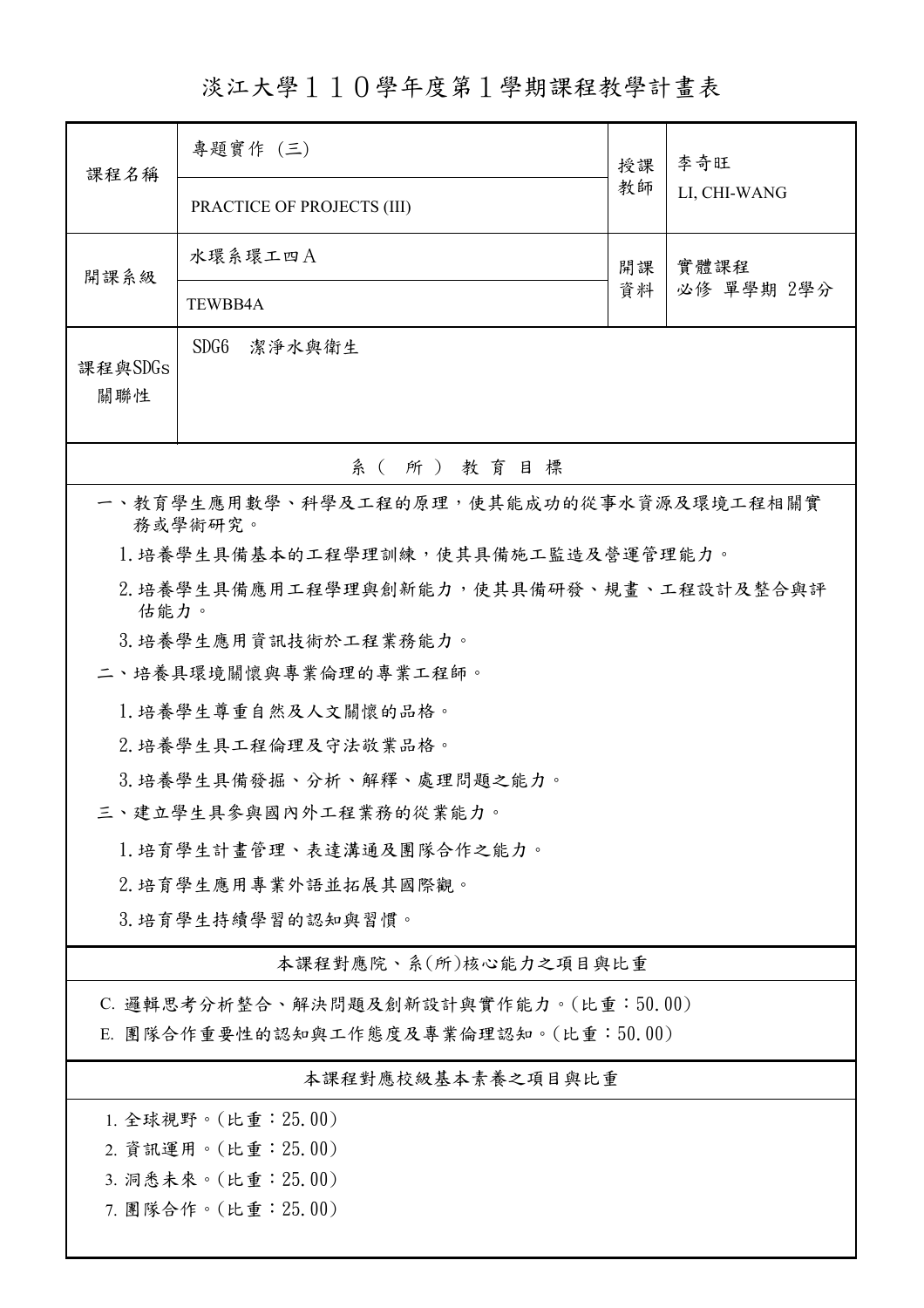|                                                                                                                                        | 课程简介                          | 本課程主要是使大學部學生學習研究之過程與文獻蒐集。研究主題由授課教師與<br>業師設定,由研究主題之選定、參閱相關文獻、方法論之確立、實際實施及至結<br>果之呈現,使同學學習研究各階段所需具備之各項知識,習得正確之研究態<br>度,並養成主動學習、獨立思考、解決問題的技能、建立獨立研究或團隊工作之<br>能力。<br>To enable undergraduate students to learn how to conduct research and<br>collect information needed for research. Research topics will be designed by<br>the teacher and professional mentors from the industries. By choosing<br>research topics, finding the relevant literature, establishing the methodology,<br>conducting experiments, and finally presenting research results, students can<br>learn the skills and knowledge required for various stages of research, and<br>the same time can obtain the right attitude, develop active learning, |            |                                                   |                   |  |  |
|----------------------------------------------------------------------------------------------------------------------------------------|-------------------------------|-----------------------------------------------------------------------------------------------------------------------------------------------------------------------------------------------------------------------------------------------------------------------------------------------------------------------------------------------------------------------------------------------------------------------------------------------------------------------------------------------------------------------------------------------------------------------------------------------------------------------------------------------------------------------------------------------------------------------------|------------|---------------------------------------------------|-------------------|--|--|
| independent thinking, and problem solving skills.                                                                                      |                               |                                                                                                                                                                                                                                                                                                                                                                                                                                                                                                                                                                                                                                                                                                                             |            |                                                   |                   |  |  |
| 本課程教學目標與認知、情意、技能目標之對應<br>將課程教學目標分別對應「認知 (Cognitive)」、「情意 (Affective)」與「技能(Psychomotor)」                                                |                               |                                                                                                                                                                                                                                                                                                                                                                                                                                                                                                                                                                                                                                                                                                                             |            |                                                   |                   |  |  |
|                                                                                                                                        | 的各目標類型。                       |                                                                                                                                                                                                                                                                                                                                                                                                                                                                                                                                                                                                                                                                                                                             |            |                                                   |                   |  |  |
| 一、認知(Cognitive):著重在該科目的事實、概念、程序、後設認知等各類知識之學習。<br>二、情意(Affective):著重在該科目的興趣、倫理、態度、信念、價值觀等之學習。<br>三、技能(Psychomotor):著重在該科目的肢體動作或技術操作之學習。 |                               |                                                                                                                                                                                                                                                                                                                                                                                                                                                                                                                                                                                                                                                                                                                             |            |                                                   |                   |  |  |
| 序<br>號                                                                                                                                 |                               | 教學目標(中文)                                                                                                                                                                                                                                                                                                                                                                                                                                                                                                                                                                                                                                                                                                                    |            | 教學目標(英文)                                          |                   |  |  |
| 1                                                                                                                                      | 學習研究與文獻蒐集過程                   |                                                                                                                                                                                                                                                                                                                                                                                                                                                                                                                                                                                                                                                                                                                             |            | Students can learn the steps involved in research |                   |  |  |
| 教學目標之目標類型、核心能力、基本素養教學方法與評量方式                                                                                                           |                               |                                                                                                                                                                                                                                                                                                                                                                                                                                                                                                                                                                                                                                                                                                                             |            |                                                   |                   |  |  |
| 序號                                                                                                                                     | 目標類型                          | 院、系(所)<br>核心能力                                                                                                                                                                                                                                                                                                                                                                                                                                                                                                                                                                                                                                                                                                              | 校級<br>基本素養 | 教學方法                                              | 評量方式              |  |  |
| 1                                                                                                                                      | 情意                            | CE                                                                                                                                                                                                                                                                                                                                                                                                                                                                                                                                                                                                                                                                                                                          | 1237       | 討論、發表、實作                                          | 實作、報告(含口<br>頭、書面) |  |  |
|                                                                                                                                        | 授課進度表                         |                                                                                                                                                                                                                                                                                                                                                                                                                                                                                                                                                                                                                                                                                                                             |            |                                                   |                   |  |  |
| 週<br>次                                                                                                                                 | 日期起訖                          | 內 容 (Subject/Topics)<br>備註                                                                                                                                                                                                                                                                                                                                                                                                                                                                                                                                                                                                                                                                                                  |            |                                                   |                   |  |  |
|                                                                                                                                        | $110/09/22$ ~<br>110/09/28    | 課程介紹、                                                                                                                                                                                                                                                                                                                                                                                                                                                                                                                                                                                                                                                                                                                       | 目標選定及分組    |                                                   |                   |  |  |
| 2                                                                                                                                      | $110/09/29$ ~<br>110/10/05    |                                                                                                                                                                                                                                                                                                                                                                                                                                                                                                                                                                                                                                                                                                                             | 資料搜尋及報告    |                                                   |                   |  |  |
| 3                                                                                                                                      | $110/10/06 \sim$<br>110/10/12 |                                                                                                                                                                                                                                                                                                                                                                                                                                                                                                                                                                                                                                                                                                                             | 資料搜尋及報告    |                                                   |                   |  |  |
| 4                                                                                                                                      | $110/10/13$ ~<br>110/10/19    |                                                                                                                                                                                                                                                                                                                                                                                                                                                                                                                                                                                                                                                                                                                             | 實作與問題分析討論  |                                                   |                   |  |  |
| 5                                                                                                                                      | $110/10/20$ ~<br>110/10/26    | 實作與問題分析討論                                                                                                                                                                                                                                                                                                                                                                                                                                                                                                                                                                                                                                                                                                                   |            |                                                   |                   |  |  |
| 6                                                                                                                                      | $110/10/27$ ~<br>110/11/02    | 實作與問題分析討論                                                                                                                                                                                                                                                                                                                                                                                                                                                                                                                                                                                                                                                                                                                   |            |                                                   |                   |  |  |